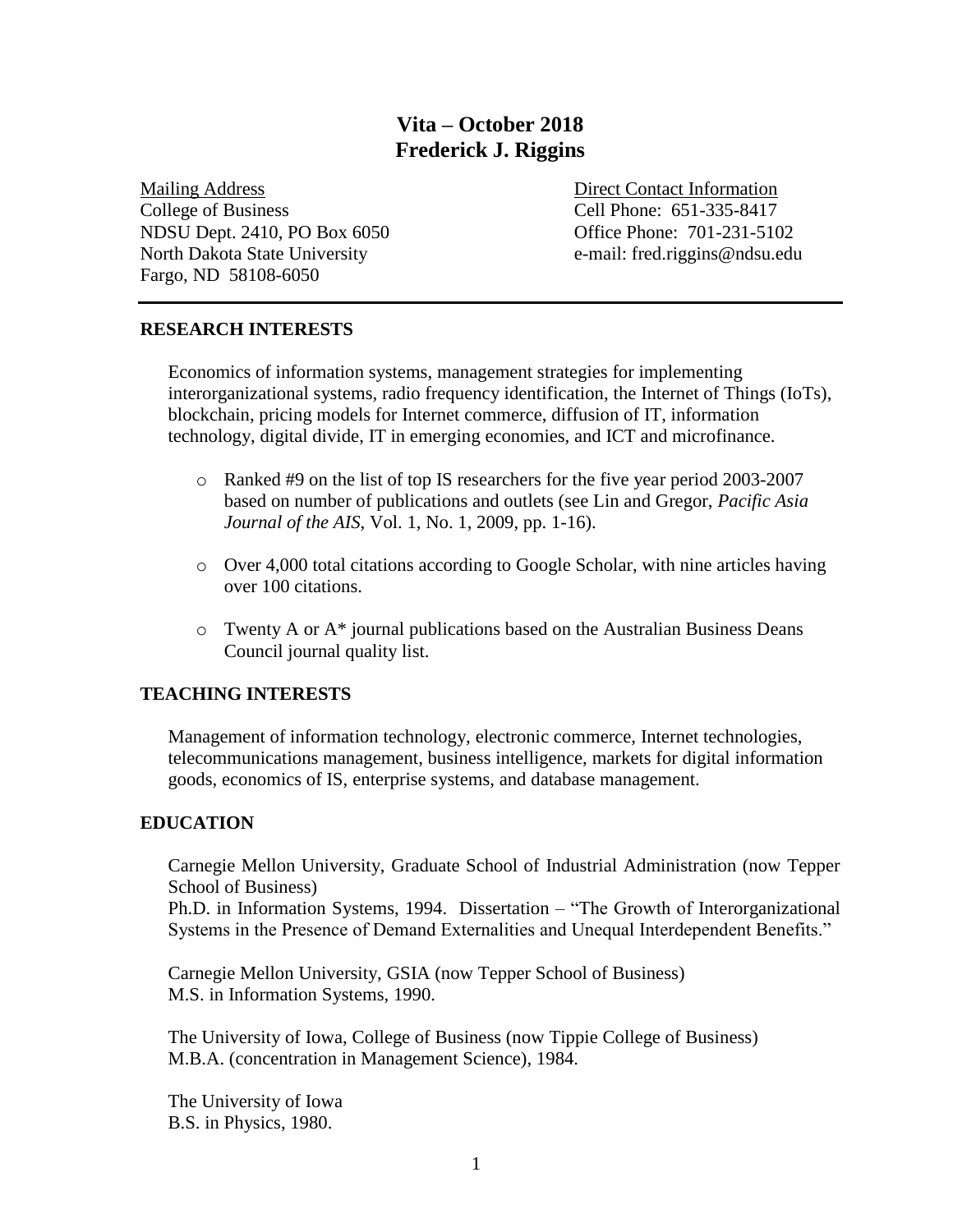#### **EMPLOYMENT**

Professor of Management Information Systems College of Business, North Dakota State University, 8/18 to present.

Director of the Center for Enterprise Business Analytics (CEBA) College of Business, North Dakota State University, 3/18 to present.

Associate Professor of Management Information Systems College of Business, North Dakota State University, 8/12 to 8/18.

Clinical Full Professor of Information Systems W.P. Carey School of Business, Arizona State University, 5/11 to 5/12.

Clinical Associate Professor of Information Systems W.P. Carey School of Business, Arizona State University, 8/08 to 5/11.

Assistant Professor of Information and Decision Sciences Carlson School of Management, Minnesota, 9/01 to 5/08.

Assistant Professor of IT Management College of Management, Georgia Tech, 9/95 to 5/01.

Assistant Professor of MIS Faculty of Business, University of Alberta, 7/93 to 6/95.

Teaching Assistant (with full course responsibility) GSIA, Carnegie Mellon University, 7/90 to 10/92.

Cost Analyst The Boeing Company, 3/86 to 8/88.

Software Test Engineer The Boeing Company, 11/84 to 2/86.

#### **TEACHING EXPERIENCE**

Undergraduate Courses Taught: Blockchain Commerce Applied Business Intelligence Data and Telecom Administration Enterprise Systems Introduction to MIS Database Management Systems Analysis and Design Electronic Commerce Strategy xBox/iPods - Markets for Digital Goods Financial Information Systems & Tech

Graduate Courses Taught: Information Resources Mgmt (MBA Core) Business Analytics Strategy IT Management Competing as an E-Bus Electronic Commerce Strategy Database Management Systems Analysis and Design Financial Information Systems & Tech Doctoral Seminar on Economics of IS [extensive Ex Education experience]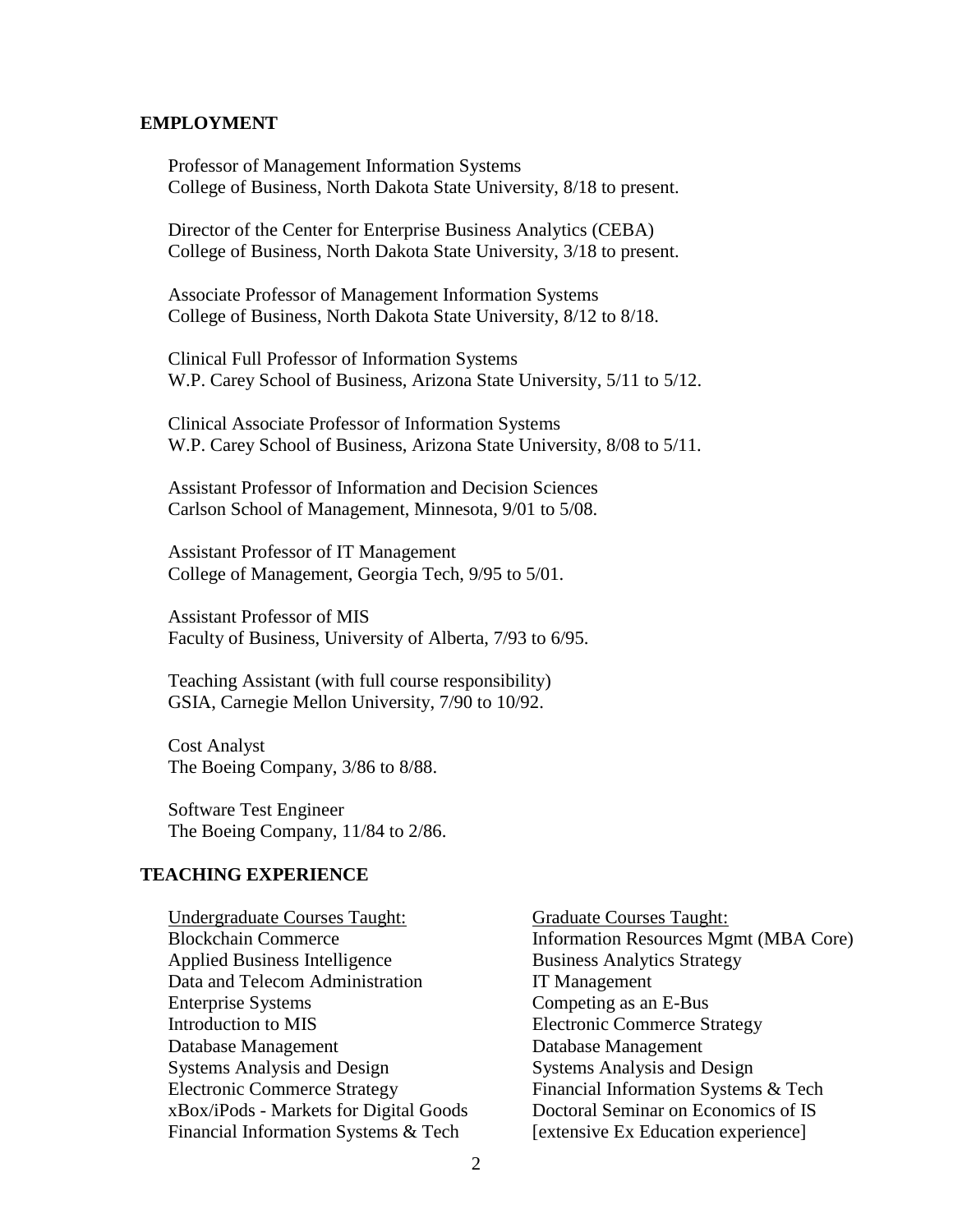#### **REFEREED JOURNAL PUBLICATIONS**

- 1. Riggins, F.J. and D.W. Weber, "Information Asymmetries and Identification Bias in P2P Social Microlending," *Information Technology for Development*, vol. 23, issue 1, 2017, pp. 107-126.
- 2. Riggins, F.J. and B.K. Klamm, "Data Governance Case at KrauseMcMahon LLP in an Era of Self-Service BI and Big Data," *Journal of Accounting Education*, vol. 38, March 2017, pp. 23-36.
- 3. Wamba, S.F., Ngai, E.W.T., Riggins, F.J., and S. Akter, "Editorial: Transforming Operations and Production Management Using Big Data and Business Analytics: Future Research Directions," *International Journal of Operations and Production Management*, vol. 37, no. 1, 2017, pp. 2-9.
- 4. Riggins, F.J., Schultz, T., and R. Harris, "Cloud-Based Lightweight Hosting for Academic Use of Microsoft Dynamics AX," *Journal of Integrated Enterprise Systems*, vol. 4, no. 1, 2016, pp. 44-52.
- 5. Riggins, F.J. and D.W. Weber, "Exploring the Impact of Information and Communication Technology (ICT) on Intermediation Market Structure in the Microfinance Industry," *The African Journal of Information Systems*, vol. 8, issue 2, article 1, June 2016, pp. 1-19.
- 6. Curtin, J., Gaffney, R., and F.J. Riggins, "Identifying Business Value Using the RFID e-Valuation Framework," *International Journal of RF Technologies: Research and Applications*, vol. 4, no. 2, 2012-2013, pp. 71-91.
- 7. Baird, A. and F.J. Riggins, "Planning and Sprinting: Use of a Hybrid Project Management Methodology within a CIS Capstone Course," *Journal of Information Systems Education*, vol. 23, no. 3, 2012, pp. 243-258.
- 8. Kauffman, R.J. and F.J. Riggins, "Information and Communication Technology and the Sustainability of Microfinance," *Electronic Commerce Research and Applications*, vol. 11, no. 4, 2012.
- 9. Rhee, H.S., Riggins, F.J., and C. Kim, "The Impact of Product Type and Perceived Characteristics of the Web on Multifaceted Online Shopping Behavior, *Journal of Organizational Computing and Electronic Commerce*, vol. 19, no. 1, 2009, pp. 1-29.
- 10. Ngai, E.W.T., Moon, K.K.L., Riggins, F.J., and C.Y.Yi, "RFID Research: An Academic Literature Review (1995 – 2005) and Future Research Directions," *International Journal of Production Economics*, vol. 112, no. 2, 2008, pp. 510-520. \* Over 700 citations (scholar.google.com). Recognized as one of the "Top 10 Most-Cited Articles" published in *IJPE*.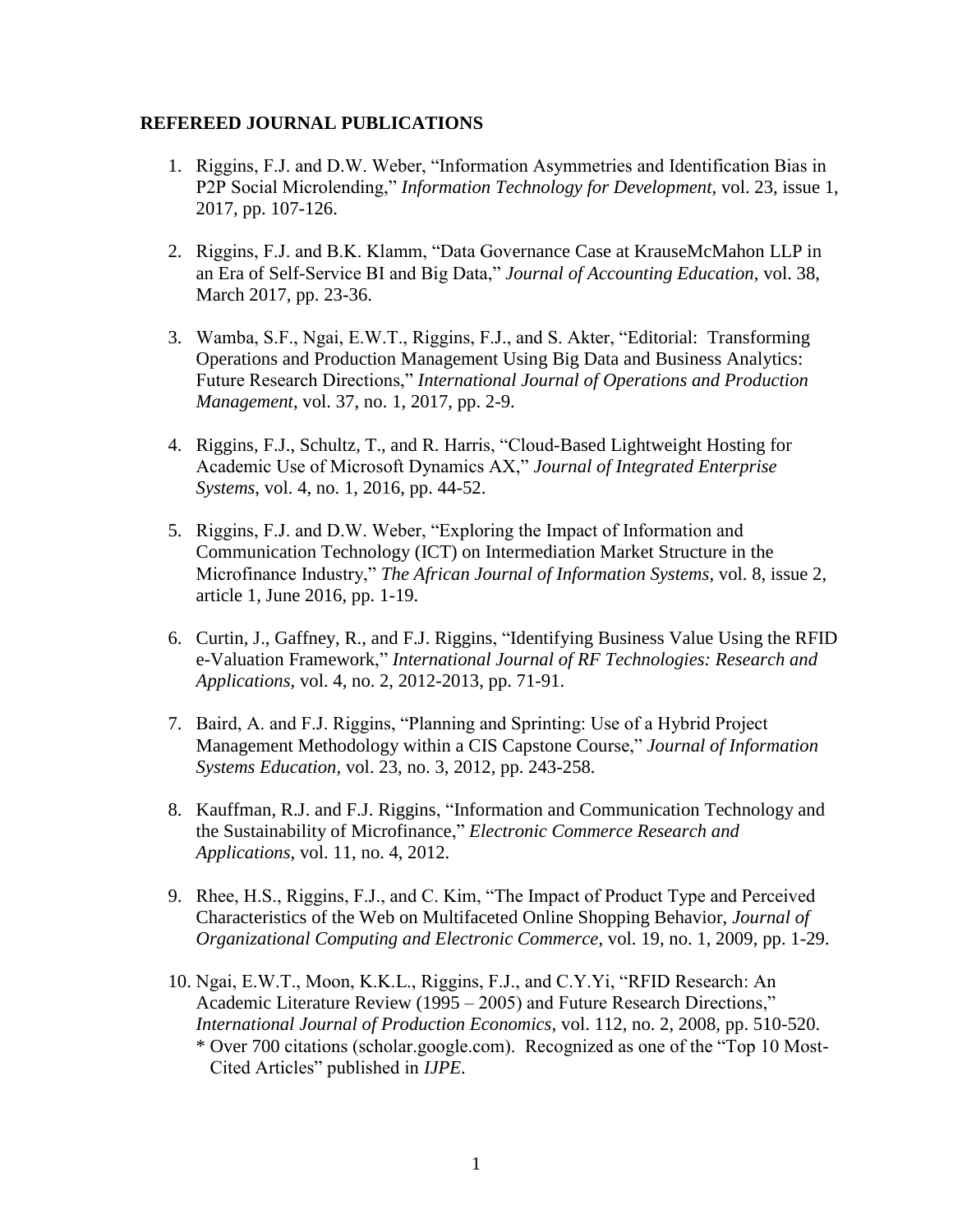- 11. Son, J.Y., Narasimhan, S., Riggins, F.J., and N. Kim, "Understanding the Development of IOS-Based Trading Partner Relationships: A Structural Model and its Empirical Validation," *Journal of Organizational Computing and Electronic Commerce*, vol. 18, no. 1, 2008, pp. 34-60.
- 12. Curtin, J., Kauffman, R.J., and F.J. Riggins, "Making the 'MOST' Out of RFID Technology: A Research Agenda for the Study of the Adoption, Usage and Impact of RFID," *Information Technology and Management*, vol. 8, no. 2, April 2007, pp. 87- 110.

\* Over 400 citations (scholar.google.com). Top ten most cited article in *ITM*.

- 13. Riggins, F.J. and S. Mitra, "An E-Valuation Framework for Developing Net-Enabled Business Metrics Through Functionality Interaction," *Journal of Organizational Computing and Electronic Commerce*, vol. 17, no. 2, 2007, pp. 175-203.
- 14. Son, J.Y., Kim, S., and F.J. Riggins, "Consumer Adoption of Net-Enabled Infomediaries: Theoretical Explanations and an Empirical Test," *Journal of the Association for Information Systems*, vol. 7, issue 7, article 18, July 2006, pp. 473- 508.
- 15. Bockstedt, J.C., Kauffman, R.J., and F.J. Riggins, "The Move to Artist-Led Online Music Distribution: Explaining Structural Changes in the Digital Music Market," *International Journal of Electronic Commerce*, vol. 10, no. 3, Spring 2006, pp. 7-38. \* Over 135 citations (scholar.google.com).
- 16. Dewan, S. and F.J. Riggins, "The Digital Divide: Current and Future Research Directions," *Journal of the Association for Information Systems*, vol. 6, issue 9, article 11, December 2005, pp. 298-336. \* Over 455 citations (scholar.google.com). Top ten most cited article in *JAIS*.
- 17. Son, J.Y., Narasimhan, S., and F.J. Riggins, "Effects of Relational Factors and Channel Climate on EDI Usage in the Customer-Supplier Relationship," *Journal of Management Information Systems*, vol. 22, no. 1, Summer 2005, pp. 321-353. \* Over 200 citations (scholar.google.com).
- 18. Riggins, F.J., "A Multi-Channel Model of Separating Equilibrium in the Face of the Digital Divide," *Journal of Management Information Systems*, vol. 21, no. 2, Fall 2004, pp. 161-179.
- 19. Riggins, F.J., "Market Segmentation and Information Development Costs in a Two-Tiered Fee-Based and Sponsored-Based Web Site," *Journal of Management Information Systems*, vol. 19, no. 3, Winter 2002-3, pp. 69-86.
- 20. Riggins, F.J. and H.S. Rhee, "Developing the Learning Network Using Extranets," *International Journal of Electronic Commerce*, vol. 4, no. 1, Fall 1999, pp. 65-84. \* Over 65 citations (scholar.google.com).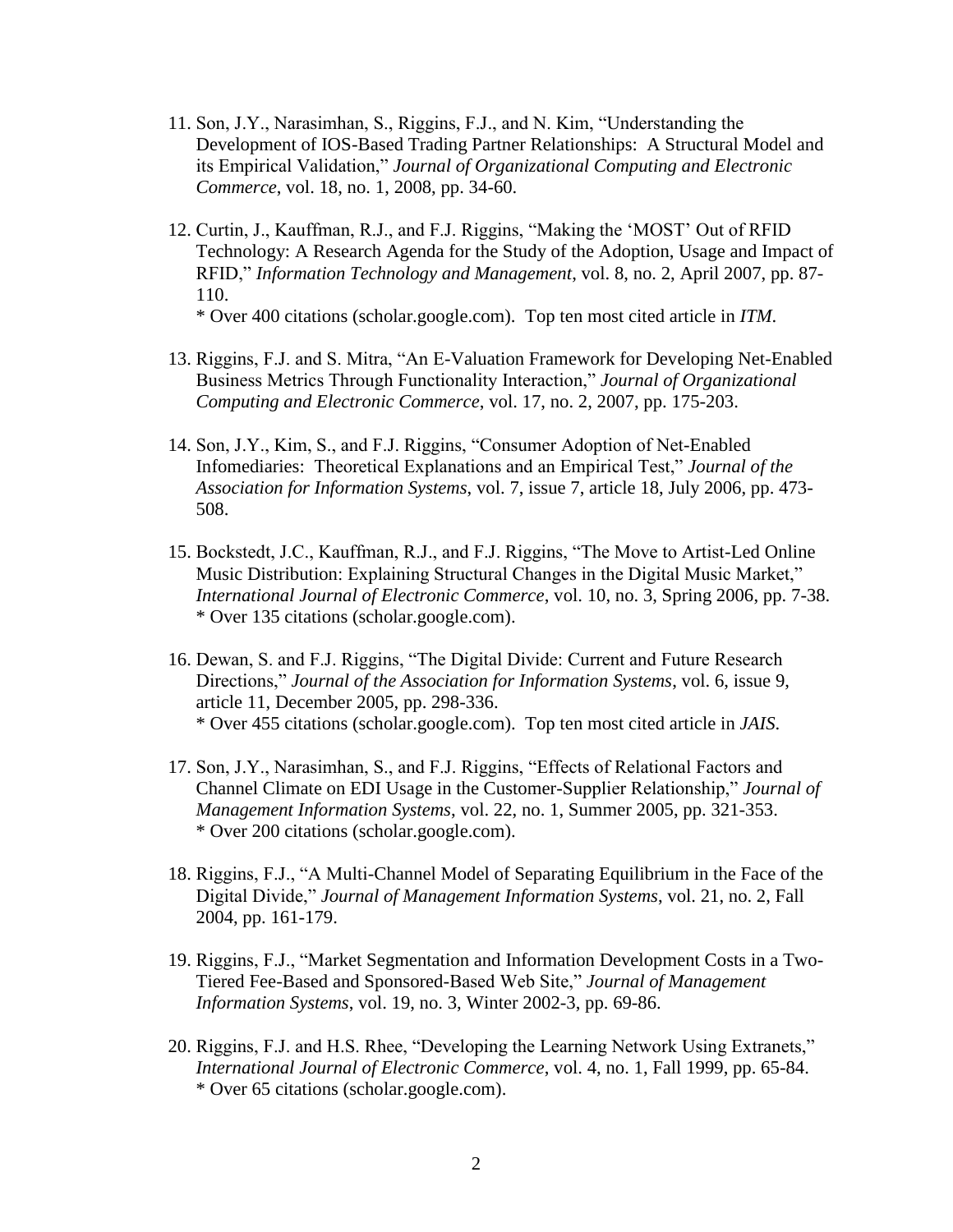- 21. Riggins, F.J., "A Framework for Identifying Web-Based Electronic Commerce Opportunities," *Journal of Organizational Computing and Electronic Commerce*, vol. 9, no. 4, 1999, pp. 297-310. \* Over 150 citations (scholar.google.com). Top 25 most cited article in *JOCEC*.
- 22. Riggins, F.J. and T. Mukhopadhyay, "Overcoming EDI Adoption and Implementation Risks," *International Journal of Electronic Commerce*, vol. 3, no. 4, Summer 1999, pp. 103-123. \* Over 85 citations (scholar.google.com).
- 23. Riggins, F.J. and H.S. Rhee, "Toward a Unified View of Electronic Commerce," *Communications of the ACM*, vol. 41, no. 10, October 1998, pp. 88-95. \* Over 265 citations (scholar.google.com).
- 24. Riggins, F.J., Mukhopadhyay, T., and C.H. Kriebel, "Optimal Policies for Subsidizing Supplier Interorganizational System Adoption," *Journal of Organizational Computing*, vol. 5, no. 3, 1995, pp. 295-325.
- 25. Riggins, F.J. and T. Mukhopadhyay, "Interdependent Benefits from Interorganizational Systems: Opportunities for Business Partner Re-engineering," *Journal of Management Information Systems*, vol. 11, no. 2, Fall 1994, pp. 37-57. \* Over 375 citations (scholar.google.com).
- 26. Riggins, F.J., Kriebel, C.H., and T. Mukhopadhyay, "The Growth of Interorganizational Systems in the Presence of Network Externalities," *Management Science*, vol. 40, no. 8, August 1994, pp. 894-998. \* Over 280 citations (scholar.google.com).

### **REFEREED CONFERENCE PUBLICATIONS**

- 1. Pengnate, F., Riggins, F.J., and L. Zhang, "The Effects of Social and Spatial Presence on Engagement in a 3D Virtual Reality Environment: An Empirical Investigation," *Proceedings of the Fifty-Second Annual Hawaii International Conference on System Sciences*, January 2019.
- 2. Riggins, F.J. and K.T. Slaughter, "Data Analytics Using an Integrated Microsoft Platform," *Proceedings of the Microsoft Academic Conference for Higher Education*, June 2017.
- 3. Schultz, T., Harris, R. and F.J. Riggins, "Project LWH4DYNAA: Lightweight 'Sandbox' Hosting for Academic Use of Microsoft Dynamics," *Proceedings of the Dynamics Academic Alliance Conference*, April 2016.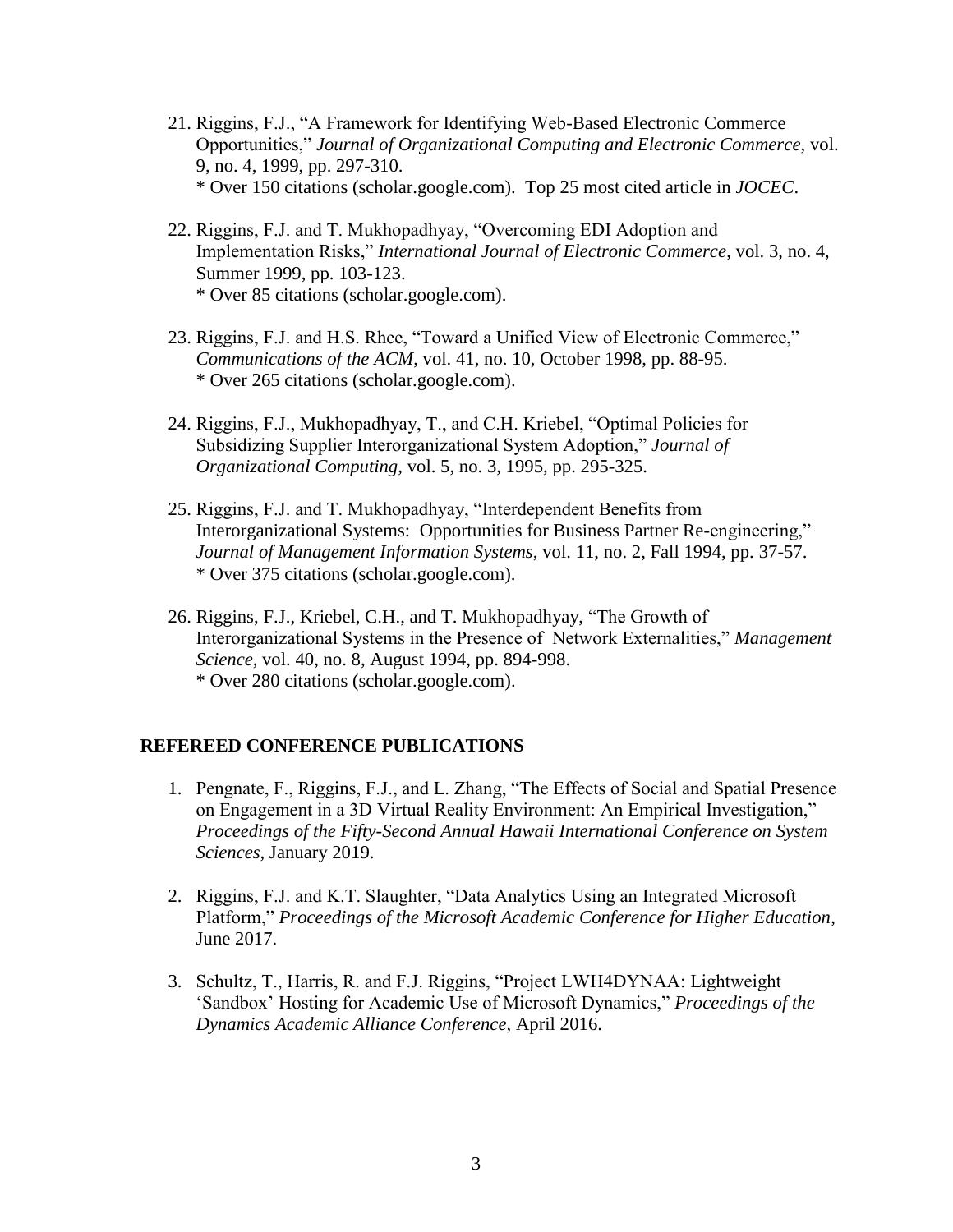- 4. Baird, A. and F.J. Riggins, "A Resource Complementarity View (RCV) of Value Creation in the Context of Connected Smart Devices on the Internet of Things," *Proceedings of the Forty-Ninth Annual Hawaii International Conference on System Sciences*, January 2016.
- 5. Riggins, F.J. and S.F. Wamba, "Research Directions on the Adoption, Usage and Impact of the Internet of Things through the Use of Big Data Analytics," *Proceedings of the Forty-Eighth Annual Hawaii International Conference on System Sciences*, January 2015.
- 6. Riggins, F.J. and D.M. Weber, "Information Asymmetries and Identification Bias in P2P Social Microlending," *Proceedings of the Forty-Eighth Annual Hawaii International Conference on System Sciences*, January 2015.
- 7. Riggins, F.J. and D.M. Weber, "The Impact of ICT on Intermediation in the Microfinance Industry," *Proceedings of the Forty-Sixth Annual Hawaii International Conference on System Sciences*, January 2013.
- 8. Weber, D.M., Kulkarni, U., and F.J. Riggins, "Breadth and Depth: The Impact of ICT Adoption on Outreach Capabilities of Microfinance Institutions," *Proceedings of the Eighteenth Americas Conference on Information Systems*, August 2012.
- 9. Riggins, F.J. and D.M. Weber, "A Model of Peer-to-Peer (P2P) Social Lending in the Presence of Identification Bias," *Proceedings of the International Conference on Electronic Commerce*, August 2011.
- 10. Kauffman, R.J. and F.J. Riggins, "Research Directions on the Role and Impact of ICT in Microfinance," *Proceedings of the Forty-Third Annual Hawaii International Conference on System Sciences*, January 2010.
- 11. Curtin, J., Gaffney, R., and F.J. Riggins, "The RFID e-Valuation Framework: Determining the Business Value from Radio Frequency Identification," *Proceedings of the Forty-Second Annual Hawaii International Conference on System Sciences*, January 2009.
- 12. Dong, Y., Yao, Y., and F.J. Riggins, "Designing an RFID Program for Improved Supplier Management," *Proceedings of the International Conference on Wireless Communications, Networking and Mobile Computing, 2007*, September 2007.
- 13. Riggins, F.J. and K. Slaughter, "The Role of Collective Mental Models in IOS Adoption: Opening the Black Box of Rationality in RFID Deployment," *Proceedings of the Thirty-Ninth Annual Hawaii International Conference on System Sciences*, January 2006.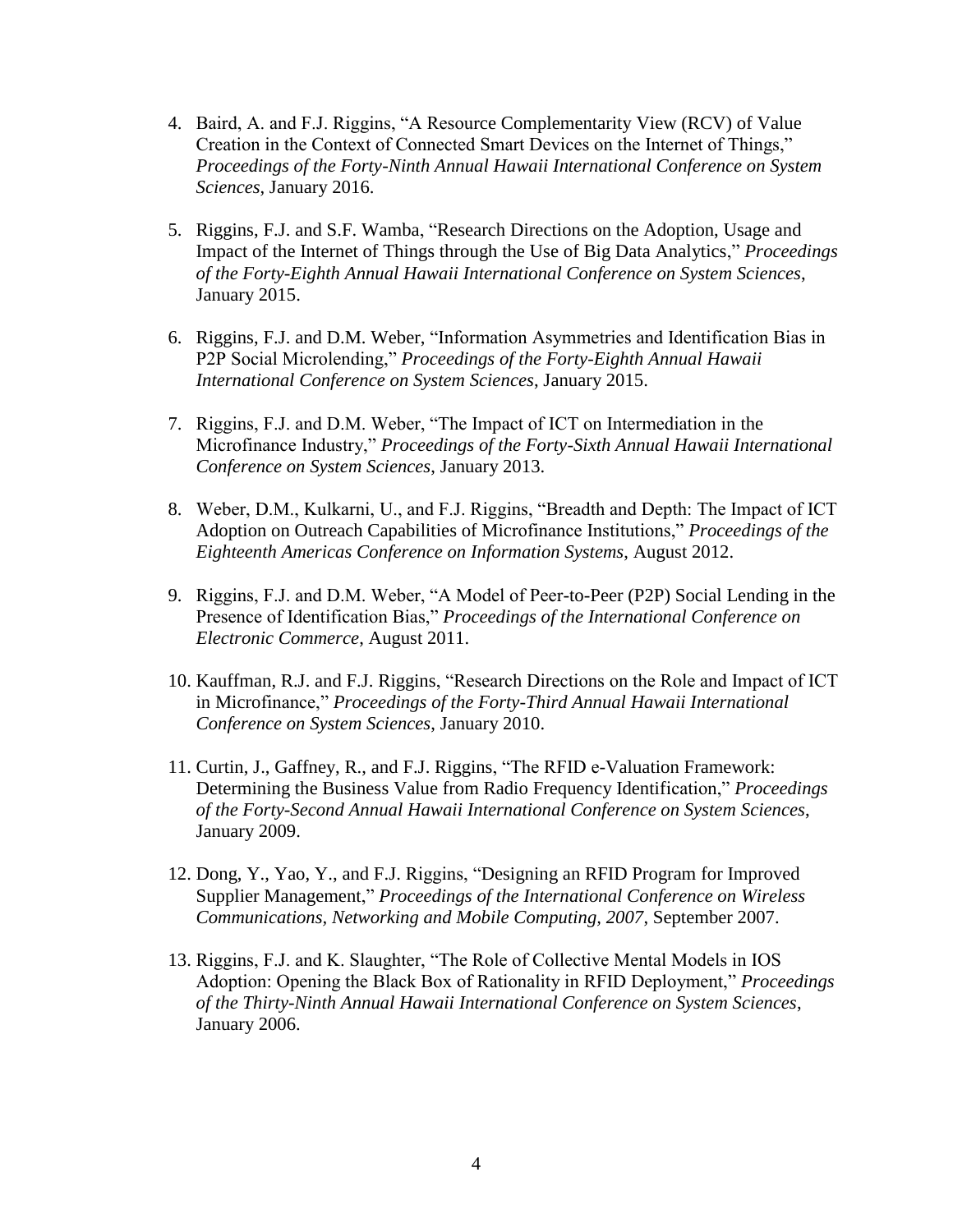- 14. Bockstedt, J.C., Kauffman, R.J., and F.J. Riggins, "The Move to Artist-Led Online Music Distribution: Explaining Structural Changes in the Digital Music Market," *Proceedings of the Thirty-Eighth Annual Hawaii International Conference on System Sciences*, January 2005. Nominated for Conference Best-Paper Award.
- 15. Riggins, F.J., "A Multi-Channel Model of Separating Equilibrium in the Face of the Digital Divide: Policy and Strategy Implications," *Proceedings of the Thirty-Seventh Annual Hawaii International Conference on System Sciences*, January 2004.
- 16. Riggins, F.J., "Market Segmentation and Information Development Costs in a Two-Tiered Fee-Based and Sponsored-Based Web Site," *Proceedings of the Thirty-Fifth Annual Hawaii International Conference on System Sciences*, January 2002. Nominated for Conference Best-Paper Award.
- 17. Son, J.Y., Narasimhan, S., and F.J. Riggins, "Factors Affecting the Extent of Electronic Cooperation between Firms: Economic and Sociological Perspectives," *Proceedings of the Thirty-Second International Conference on Information Systems*, December 1999, pp. 556-560.
- 18. Riggins, F.J. and H.S. Rhee, "Developing the Learning Network Using Extranets," *Proceedings of the Thirty-First Annual Hawaii International Conference on System Sciences*, Volume VI, January 1998, pp. 339-349. Nominated for Conference Best-Paper Award.
- 19. Riggins, F.J. and T. Mukhopadhyay, "The Impact of Unequal Interdependent Benefits from Interorganizational Systems," *Proceedings of the Twenty-Seventh Annual Hawaii International Conference on System Sciences*, Volume IV, January 1994, pp. 875-884.

#### **OTHER PUBLICATIONS**

- 1. Kauffman, R.J. and F.J. Riggins, "Poverty, Technology, Microfinance and Development," introduction to special issue in *Electronic Commerce Research and Applications*, vol. 11, no. 4, 2012.
- 2. Ngai, E.W.T. and F. J. Riggins, "Editorial: RFID: Technology, applications, and impact on business operations, ," introduction to special issue in *International Journal of Production Economics*, vol. 112, no. 2, 2008, pp. 507-509.
- 3. Au, Y., Goh, K.H., Kauffman, R.J., F.J. Riggins, "Planning Technology Investments for High Payoffs: A Rational Expectations Approach to Gauging Potential and Realized Value for the Changing Marketplace," W.R. King (Ed.), *Planning for Information Systems*, Advances in Management Information Systems Series, M.E. Sharpe, Armonk, NY, 2008.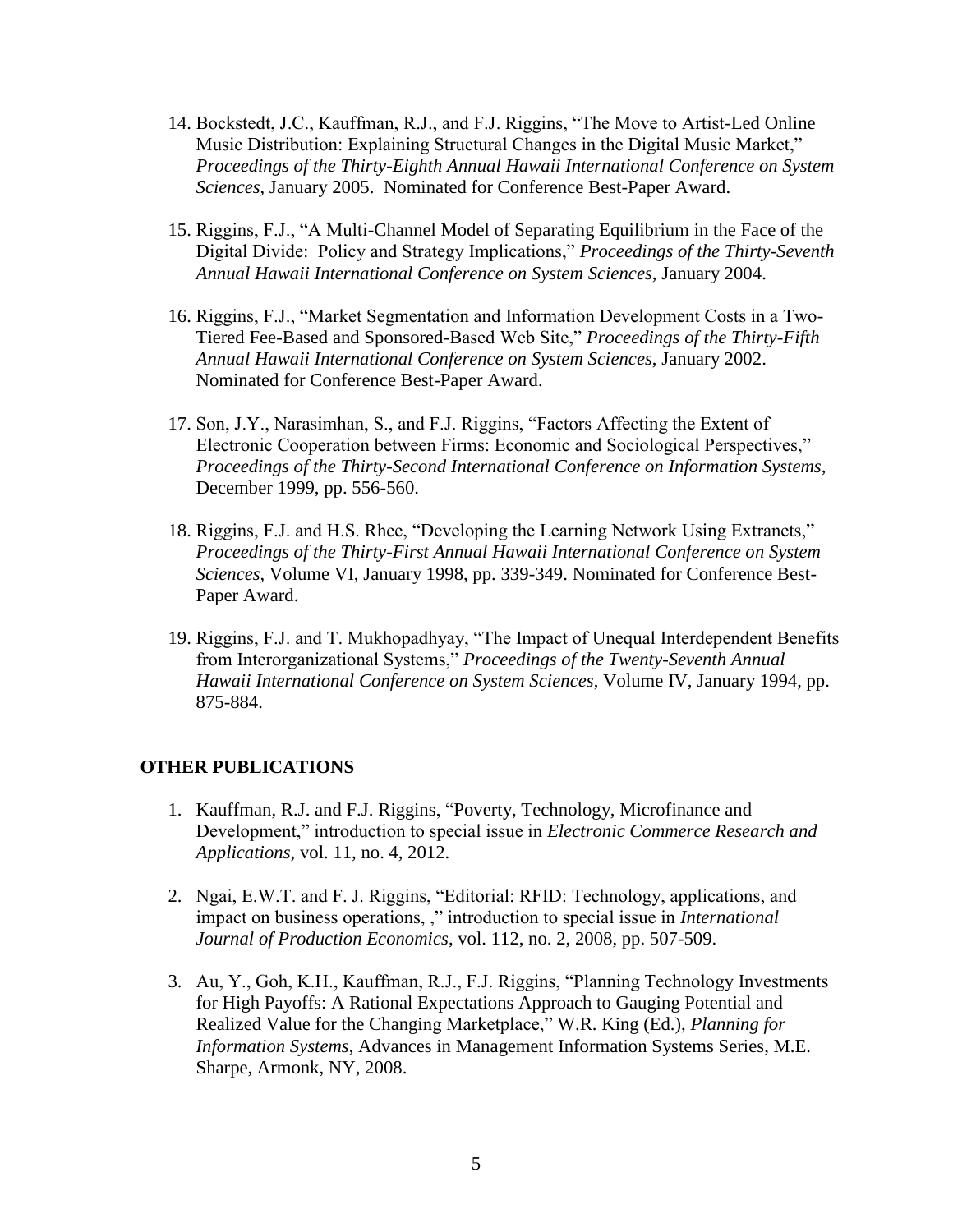- 4. Riggins, F.J., "What is the Business Case for Adopting RFID?" in *The Handbook of 21st Century Management, Volume 2*, C. Wankel (Ed.), Sage Publications, 2008, pp. 411-421.
- 5. Kauffman, R.J. and F.J. Riggins, "Information Systems and Economics," introduction to special section in *Communications of the ACM*, vol. 41, no. 8, August 1998, pp. 32-34.
- 6. Riggins, F.J., "Boeing Company: The Materiel Division," Management case regarding corporate telecommunications policy developed for use in Carnegie Mellon University's Information Networking Institute, 1990.

## **WORK IN PROGRESS**

- 1. Baird, A. and F.J. Riggins, "Complementary Affordances from Smart Devices in Proximity-Based Ad-Hoc Mesh Networks," in preparation for journal submission.
- 2. Weber, D.M., Kulkarni, U., and F.J. Riggins, "Application of Information and Communication Technology (ICT) for Service Innovation in the Developing World: Evidence from the Microfinance Industry in Cambodia," paper revision in preparation for journal submission.
- 3. Riggins, F.J. and K.T. Slaughter, "Data Analytics Using an Integrated Microsoft Platform," conference paper currently in preparation for journal submission.
- 4. Riggins, F.J. and K.T. Slaughter, "Knowledge-Induced Equilibrium and the Internet of Things Adoption," currently under journal review.
- 5. Riggins, F.J., "Using Personalization Technology to Reduce Product Cannibalization," paper revision in preparation for journal submission.
- 6. Riggins F.J., "The Impact of Improved Storefront Technology and E-Commerce Adoption on an Online Intermediary Strategy Versus a Direct Retailer Strategy," currently in revision for journal submission.

### **INVITED PRESENTATIONS AND KEYNOTE ADDRESSES**

- 1. "Application of ICT for Service Innovation in the Developing World: Evidence from the Microfinance Industry in Cambodia," NDSU College of Business Research Colloquium, North Dakota State University, April 1, 2016.
- 2. "The Impact of ICT on Intermediation in the Microfinance Industry," NDSU College of Business Research Colloquium, North Dakota State University, March 1, 2013.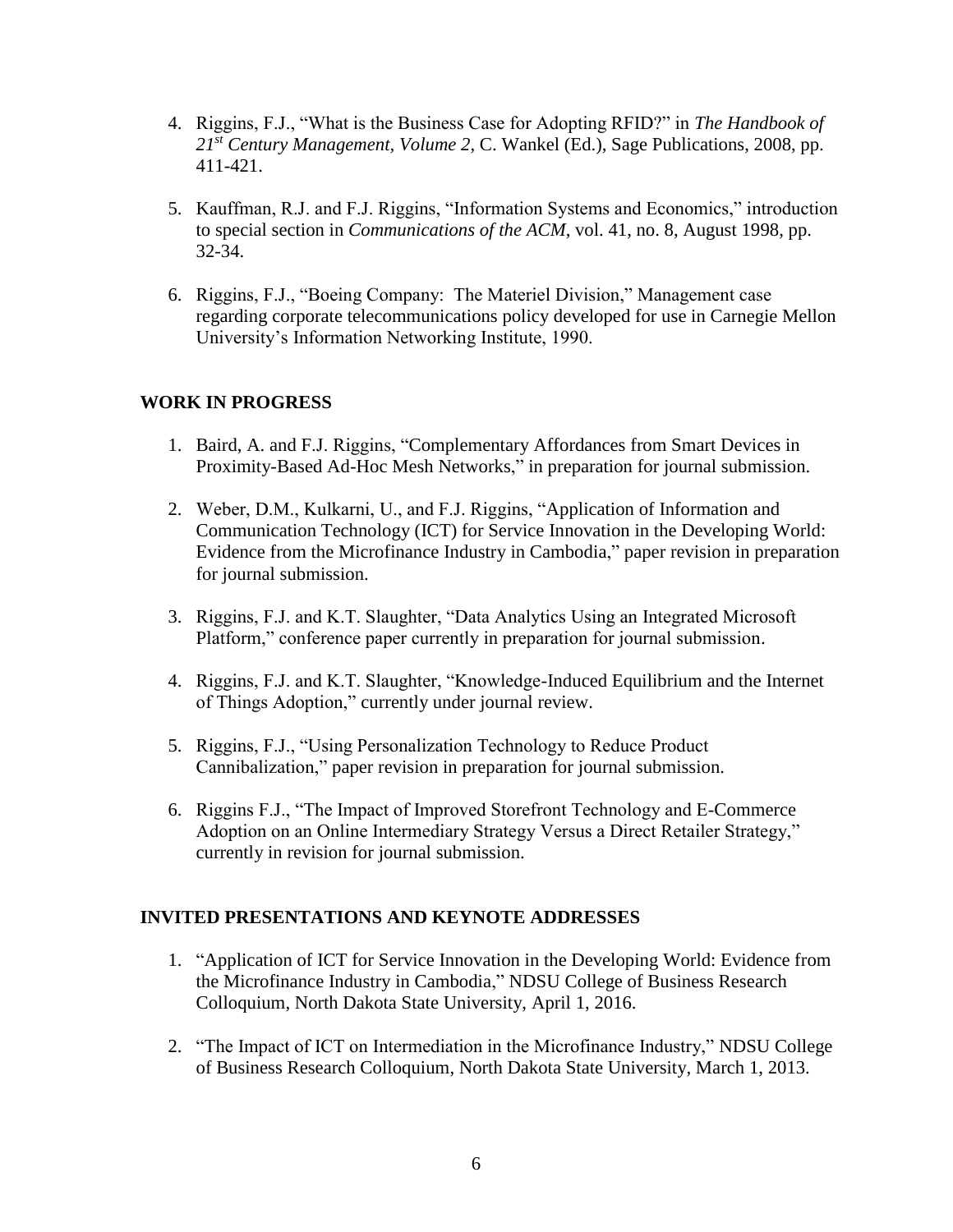- 3. "Using Personalization Technology to Reduce Product Cannibalization," Accounting, Finance and Information Systems Research Colloquium, College of Business, North Dakota State University, March 5, 2012.
- 4. "The RFID e-Valuation Framework: Determining the Business Value from Radio Frequency Identification," Twin Cities RFID Industry Forum, University of Minnesota, Minneapolis, MN, June 5, 2008.
- 5. "RFID and Temperature Monitoring in the Cold Chain," Twin Cities RFID Industry Forum, University of Minnesota, Minneapolis, MN, March 1, 2007.
- 6. "Factors Influencing RFID Adoption by Small and Medium-Sized Enterprises (SMEs)," Minnesota Technology Business Innovation Series, St. Paul, MN, October 18, 2006.
- 7. "The Impact of Expanding E-Commerce Adoption on the Direct Intermediary Versus the Direct Retailer Strategy," Information Systems Research Colloquium, University of California at Irvine, May 2006.
- 8. "Overcoming Product Cannibalization in the Online Channel using Personalization Technology, Community Access, and Intertemporal Price Discrimination," Information Systems Research Colloquium, University of California at Irvine, January 2002.
- 9. "A Framework for Developing E-Business Metrics Through Functionality Interaction," MISRC Associated Seminar, December 2001.
- 10. "e-Business Education in the Digital Economy," invitation to present at the annual International Assembly for Collegiate Business Education conference on April 6, 2001, Kansas City, Mo.
- 11. "The Impact on Traditional Retailers of Market Entry of an Online Direct Intermediary," Accounting & MIS Research Workshop, Fisher College of Business, Ohio State University, March 31, 2000.
- 12. "Generating Value through Web-Based Applications," and "The Extranet Enabled Learning Business Network," keynote speaker at the Senior Executive Roundtable for Business and Information Systems (SERBIS) session entitled "Using the Internet Strategically," held at GCATT, Georgia Tech, November 13, 1997.
- 13. "Electronic Commerce on the Internet," keynote speaker and panel moderator for DuPree Center for Entrepreneurship series on "Internet Strategies for Growing Companies," held at GCATT, Georgia Tech, May 15, 1997.
- 14. "Two Types of Extranets," Information Revolution Consequences series, Georgia Tech, May 8, 1997.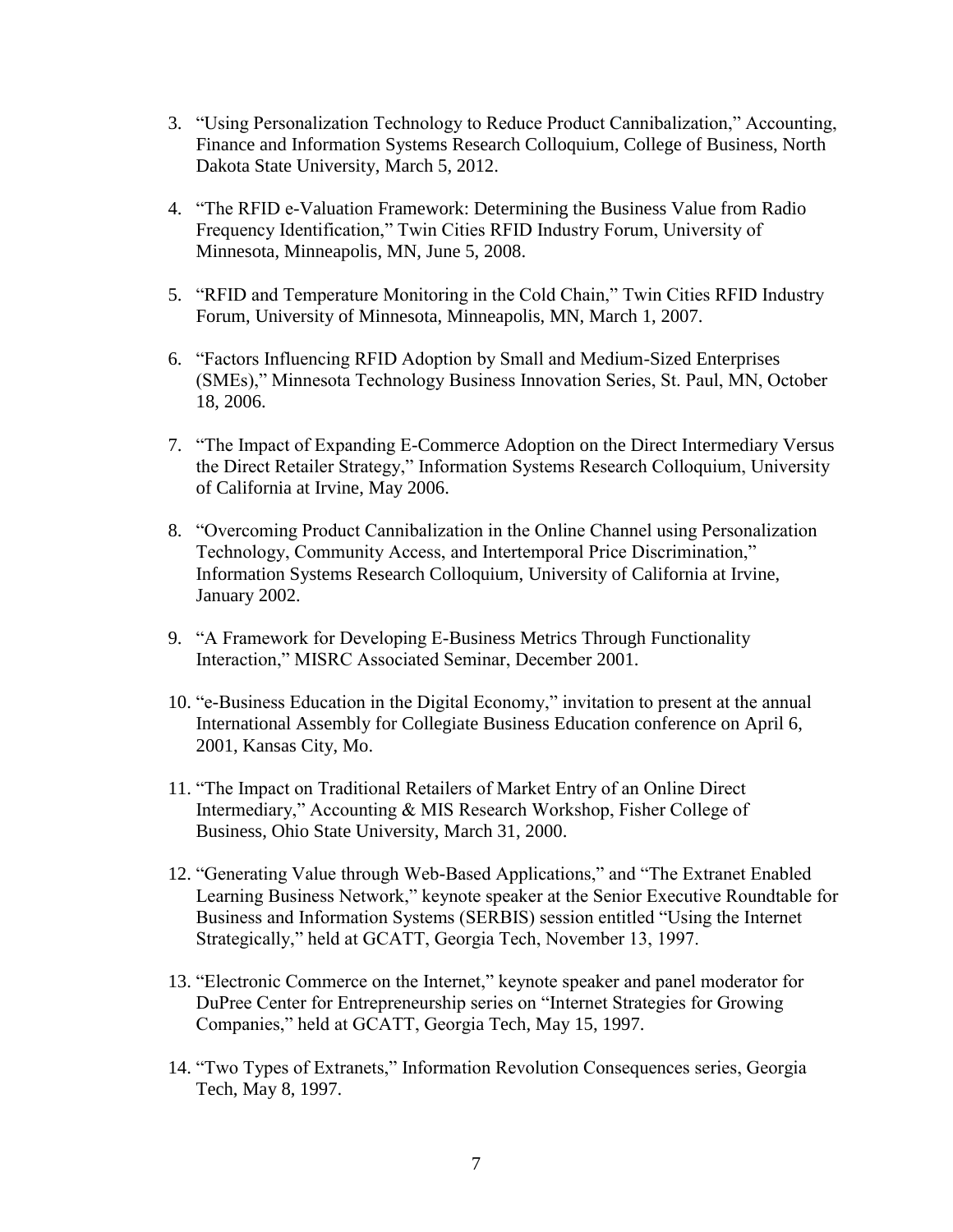15. "The Growth of Interorganizational Systems in the Presence of Demand Externalities and Asymmetric Interdependent Benefits," Information Systems Colloquium Series, University of California at Los Angeles, April 1992.

## **CONFERENCE PRESENTATIONS WITHOUT PROCEEDINGS**

- 1. "A Framework to Evaluate the Business Case for RFID," 2nd RFID Technology Integration Symposium, Mesa, AZ, May 21, 2008.
- 2. "The RFID e-Valuation Framework: Determining the Business Value from Radio Frequency Identification," RFID Journal LIVE! 2008, Las Vegas, NV, April 18, 2008.
- 3. "RFID Along the Supply Chain: RFID's Role in Efficiency and Cost Savings," Minnesota High Technology Association Spring Conference 2007, Minneapolis, MN, April 10, 2007.
- 4. "RFID and Temperature Monitoring in the Cold Chain," RFID World, Establishing Traceability in the Perishable Cold Chain, Dallas, TX, March 26, 2007.
- 5. "Development of a Set of ICT Human Resource Capacity Indicators," UN-APCICT Regional Forum on ICT Capacity Building, Incheon, Republic of Korea, March 6, 2007.
- 6. "Research Directions for RFID," presented at the RFID Journal Live! 2006 Academic Convocation, Las Vegas, NV, May 1, 2006.
- 7. "A Model of Factors Leading to Supplier Adoption of RFID," INFORMS Conference, San Francisco, CA, November 2005.
- 8. "Bridging the Digital Divide: A Call for Public-Private Partnership," presented at the 2004 Health Care, Human Services, and Technology Conference, Minneapolis, MN, November 8, 2004.
- 9. "Research Directions for RFID," presented at the INFORMS Conference on Information Systems and Technology (CIST), Denver, CO., October 24, 2004.
- 10. "Overcoming Product Cannibalization in the Online Channel using Personalization Technology, Community Access, and Intertemporal Price Discrimination," presented at the Workshop on Information Systems and Economics (WISE) 2001, December 2001, New Orleans, LA.
- 11. "Increasing the Value Proposition of Your E-Business Strategy," International Electronic Commerce: Using the Web to Compete in a Global Marketplace, Atlanta, GA., January 19, 2000.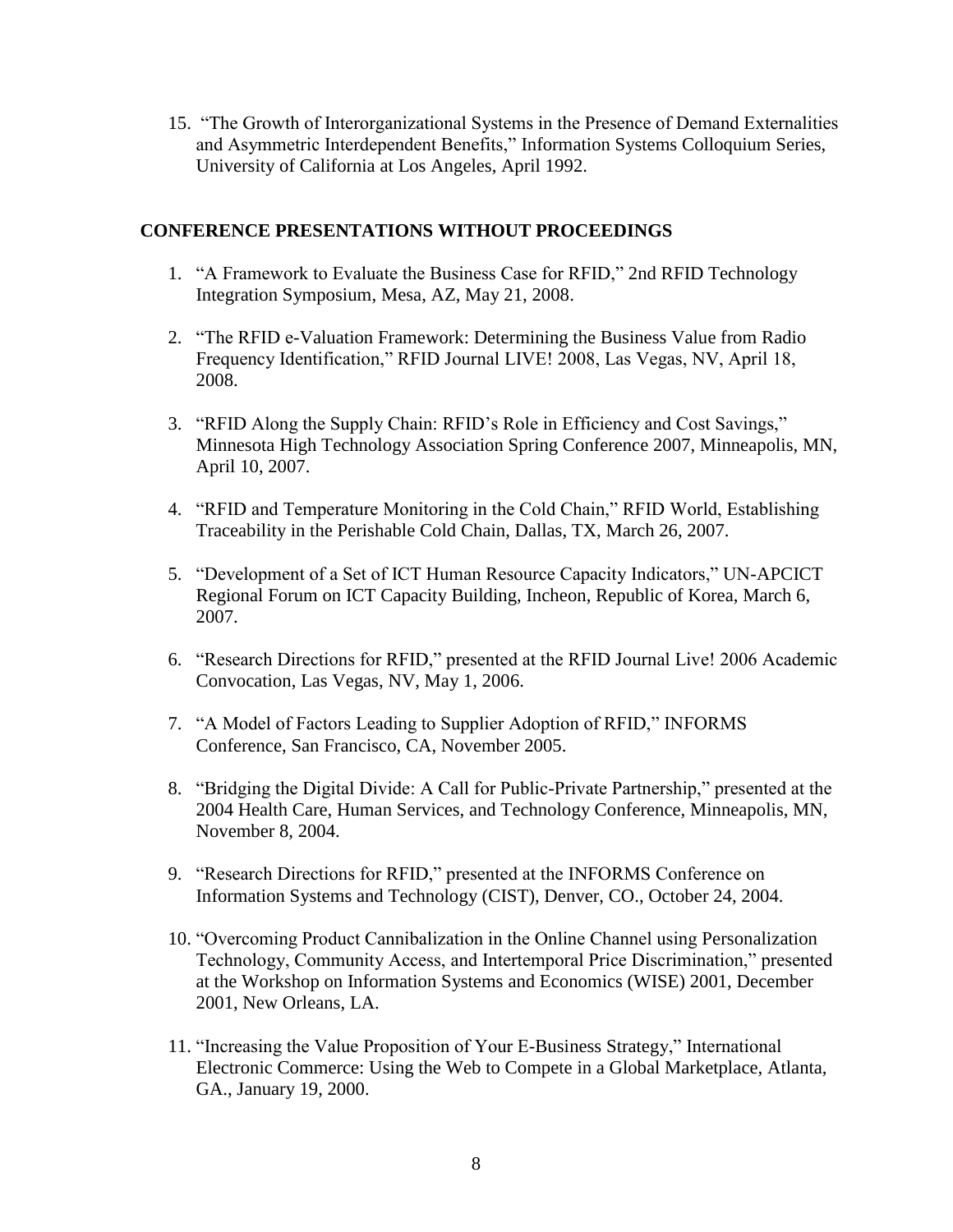- 12. "The Impact on Traditional Retails of Market Entry of an Online Direct Intermediary," presented at the Workshop on Information Systems and Economics (WISE) 1999, December 1999, Charlotte, NC.
- 13. "Developing the Learning Network using Extranets," IBM Global Supply Chain Management Conference, Orlando, Fl, January 1999.
- 14. "Toward a Unified View of Electronic Commerce," IBM Global Supply Chain Management Conference, Orlando, Fl, January 1999.
- 15. "A Framework for Identifying Web-Based Electronic Commerce Opportunities," IBM Global Supply Chain Management Conference, Orlando, Fl, January 1999.
- 16. "Opportunities for Using the Internet in Today's Multinational Corporation," panel member for conference held at the world headquarters for The Coca Cola Company, June 1996.
- 17. "Optimal Ownership Structures and Subsidy Mechanisms for Interorganizational Systems Evolution," Sixth Workshop on Information Systems and Economics (WISE), Vancouver, BC, Canada, December 1994.
- 18. "The Growth of Interorganizational Systems in the Presence of Demand Externalities," TIMS/ORSA Conference, Nashville, Tennessee, May 1991.
- 19. "A Model of Network Externalities with Competing Participants," Second Workshop on Information Systems and Economics (WISE), Copenhagen, Denmark, December 1990.
- 20. "Management Policies to Maximize Buyer Benefits from Hierarchical Interorganizational Systems," International Conference on Information Systems Doctoral Consortium, Copenhagen, Denmark, December 1990.

### **GRANTS/AWARDS**

- 1. Microsoft Azure Education Grant, 2016.
- 2. "RFID Research: An Academic Literature Review (1995 2005) and Future Research Directions," (co-authored with Eric Ngai, Karen Moon, and Candace Yi), recognized as one of the "Top 10 Most-Cited Articles" published in the *International Journal of Production Economics* between 2007 and 2010.
- 3. 3M Nontenured Faculty Grant Award, 3M Corporation, \$15,000, awarded December 2006.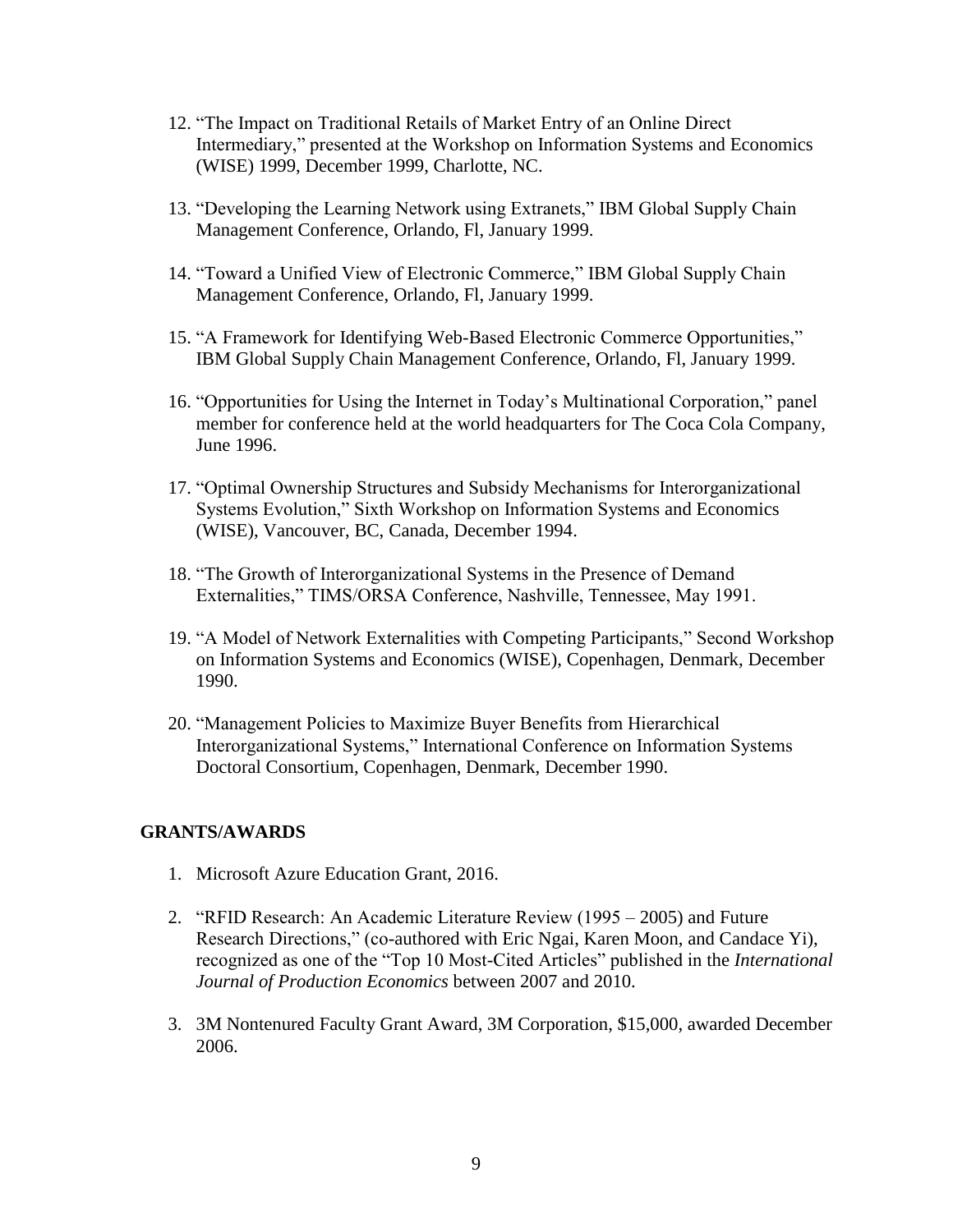- 4. 2006 3M Nontenured Faculty Grant Award, 3M Corporation, \$15,000, awarded December 2005.
- 5. "The Move to Artist-Led Online Music Distribution: Explaining Structural Changes in the Digital Music Market," (co-authored with Jesse Bockstedt and Robert J. Kauffman), conference paper nominated for Best-Paper Award at the *Thirty-Eighth Annual Hawaii International Conference on System Sciences*, January 2005.
- 6. 2005 3M Nontenured Faculty Grant Award, 3M Corporation, \$15,000, awarded December 2004.
- 7. Grant from the Digital Technology Center, University of Minnesota for \$5,000 to support the August 27-28, 2004 Symposium on the Digital Divide, May 2004.
- 8. McKnight Grant for Summer 2004 for project on "The Impact of the Digital Divide on Net-Enabled Commerce: Managerial Implications of Unequal Access to the Internet," March 2004.
- 9. Awarded the "Doctoral Student Recognition of Junior Faculty Research Excellence" award, September 2002.
- 10. "Team Effort" award from the Carlson School of Management's Information and Decision Sciences Department for efforts in the development of the new MBA Core MIS course, September 2002.
- 11. "Market Segmentation and Information Development Costs in a Two-Tiered Fee-Based and Sponsored-Based Web Site," conference paper nominated for Best-Paper Award at the *Thirty-Fifth Annual Hawaii International Conference on System Sciences*, January 2002.
- 12. Principle author of "A White Paper Proposing the Formation of the Center for Managing in Electronic Environments, $\dot{v}$  based on the work of the Electronic Commerce Task Force, DuPree College of Management Georgia Tech, January 1999. Projected budget requirement: \$300,000 per year. Resulted in \$ 1 million iXL naming gift for the iXL Center for Electronic Commerce.
- 13. CIBER Grant to address research issues related to global electronic commerce and to promote course development to include global issues in electronic commerce, DuPree College of Management, Georgia Tech, Summer 1998.
- 14. NationsBank grant, "Developing a Web-Based Strategy for the Delivery of Online Banking Services," NationsBank, Charlotte, NC. DuPree College of Management, Georgia Tech. Amount granted: \$30,800. Grant approved: 2/98.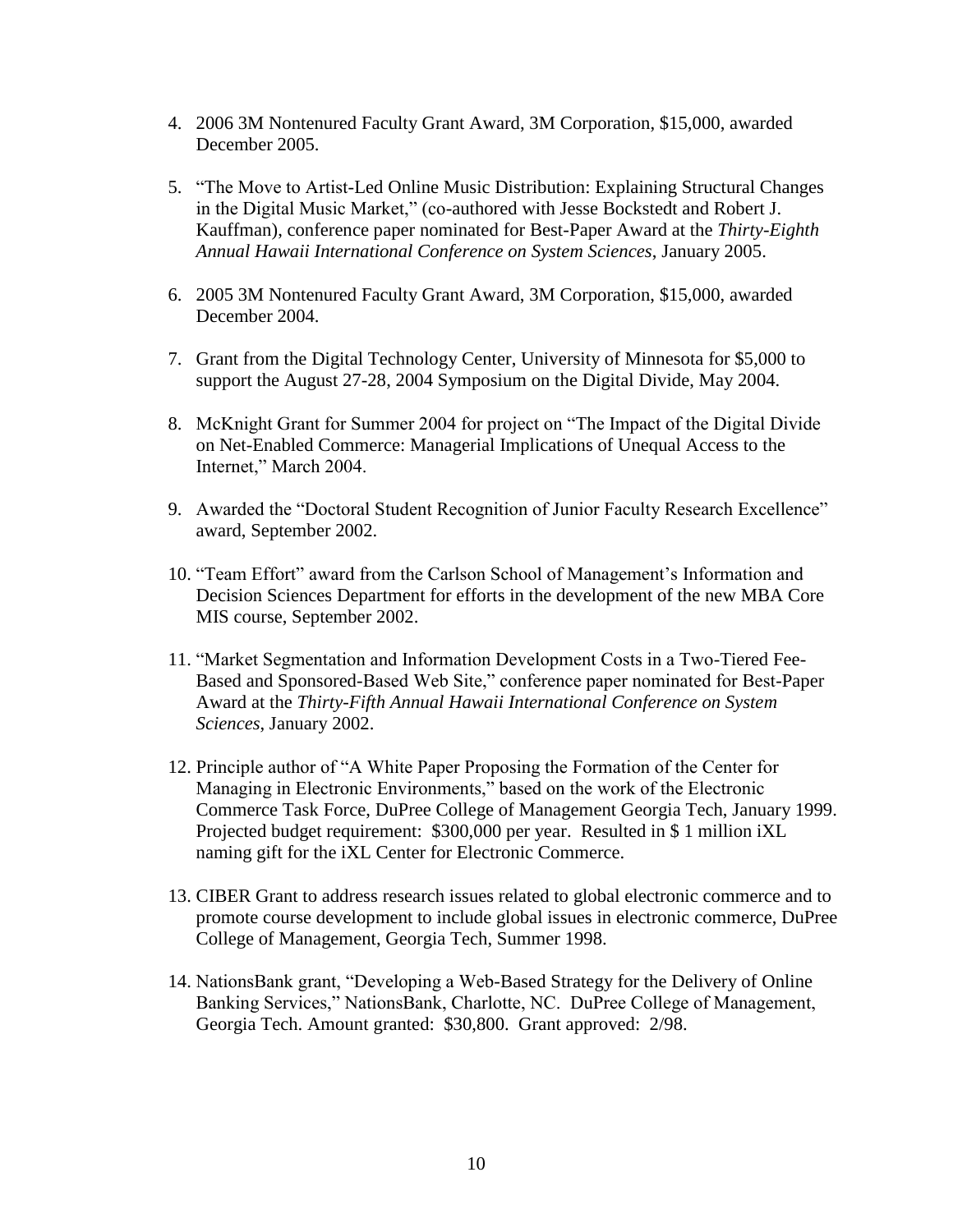- 15. "Developing the Learning Network Using Extranets," (with Sue Rhee), conference paper nominated for Best-Paper Award at the *Thirty-First Annual Hawaii International Conference on System Sciences*, January 1998.
- 16. "The Impact of Network Externalities and Interdependent Benefits when Initiating Interorganizational Systems," dissertation summary paper selected as one of three finalists for the 1994 International Conference on Information Systems Best Doctoral Dissertation Competition, Vancouver, BC, Canada, December 1994.
- 17. Nova Research Faculty Fellowship award for research on the management of technology, Faculty of Business, University of Alberta, \$10,000, 7/94 to 6/95.
- 18. William W. Cooper Doctoral Dissertation Award in Management or Management Science, Carnegie Mellon University, 1994. Awarded to the best doctoral dissertation in management or management science in any school at Carnegie Mellon University.
- 19. Society for Information Management (SIM) Doctoral Consortium Fellow, Eleventh Annual International Conference on Information Systems, Copenhagen, Denmark, 1990.
- 20. Grant from the Richard M. Cyert Family Fellowship Fund, Graduate School of Industrial Administration, Carnegie Mellon University, 1990.
- 21. William Larimer Mellon Doctoral Fellowship Award, Graduate School of Industrial Administration, Carnegie Mellon University, 1988-1991.
- 22. Honorable Mention in the AACSB Doctoral Fellowship Program, 1988.
- 23. Special recognition from the dean of the University of Iowa College of Business Administration for finishing first in the Iowa M.B.A. program, 1984.

### **CURRICULUM DEVELOPMENT**

- 1. Developed entirely new course "MBA 752 Business Analytics Strateagy", MBA program, College of Business, North Dakota State University, offered for the first time Fall 2018.
- 2. Developed entirely new version of graduate course "MIS 770 Information Resources Management", MBA program, College of Business, North Dakota State University, offered for the first time Fall 2016.
- 3. Developed entirely new undergraduate course "MIS 350 Enterprise Systems", undergraduate program, College of Business, North Dakota State University, offered for the first time Spring 2016.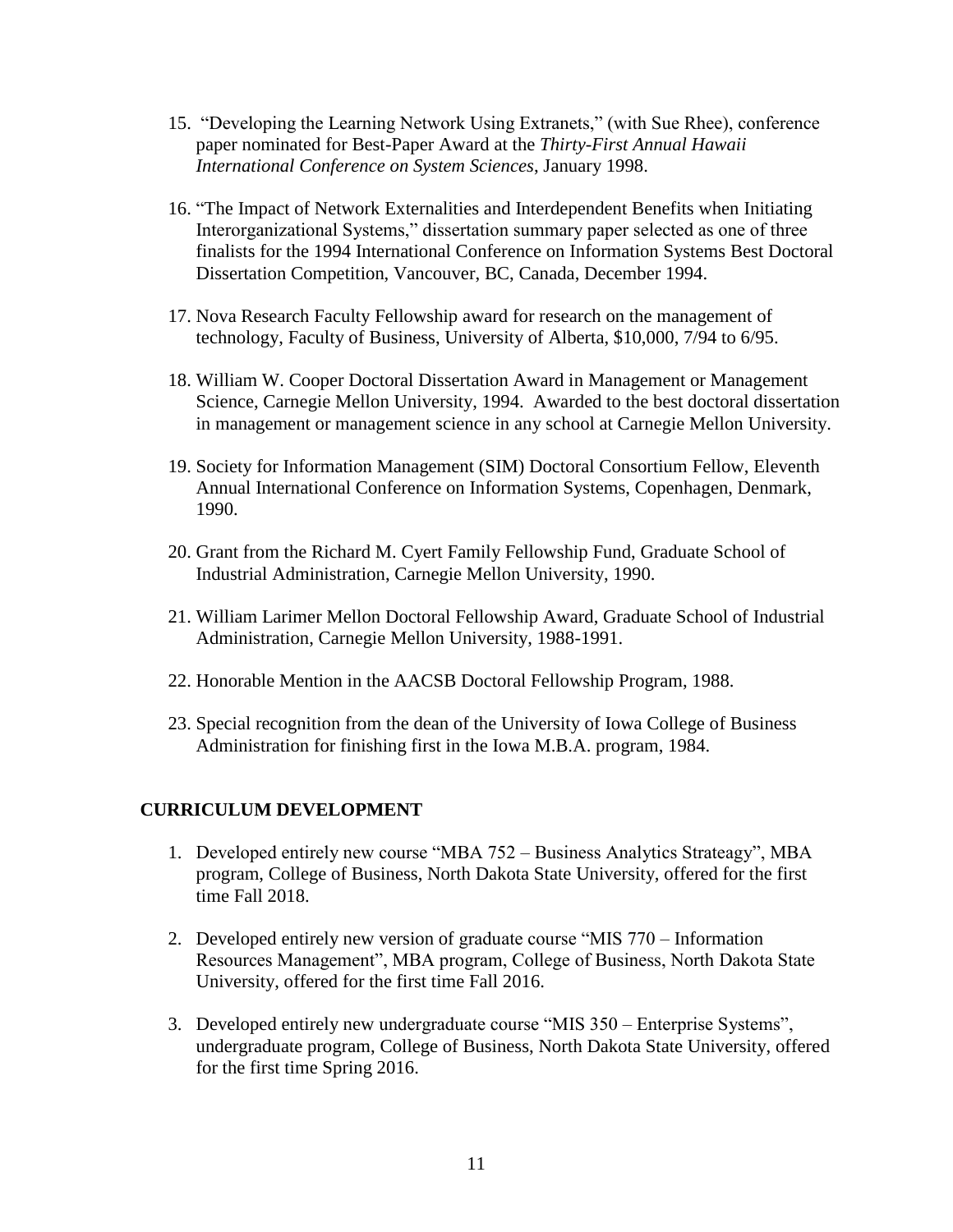- 4. Developed entirely new version of undergraduate course "MIS 340 Applied Business Intelligence", undergraduate program, College of Business, North Dakota State University, new version offered for the first time Spring 2013.
- 5. Developed entirely new version of undergraduate course "MIS 320 Management Information Systems", core course for undergraduate program, College of Business, North Dakota State University, new version offered for the first time Fall 2012.
- 6. Developed entirely new version of undergraduate course "MIS 376 Data and Telecommunications Administration", undergraduate program, College of Business, North Dakota State University, new version offered for the first time Fall 2012.
- 7. Developed new undergraduate capstone course "CIS 440 Enterprise Systems Development", undergraduate program, W.P. Carey School of Business, Arizona State University, offered for the first time Fall 2011.
- 8. Developed new course "CIS 591 Competing as an E-Business", MSIM program, W.P. Carey School of Business, Arizona State University, offered for the first time Spring 2010.
- 9. SAP University Alliance at Arizona State University. Implemented ERP Simulation Game (HEC Montreal game) into MIS graduate curriculum, offered for the first time Fall 2009.
- 10. Developed new course "BA 1910W xBox and iPods Markets for Digital Goods" as a Writing Intensive Freshman Seminar Fall 2005, Carlson School of Management, University of Minnesota, offered for the first time Spring 2006.
- 11. Developed new course "IDSc 6040 Information Technology Management" for the MBA MIS Menu Option Fall 2002, Carlson School of Management, University of Minnesota, offered for the first time Spring 2003.
- 12. Developed new course "MBA 6240 Information Technology Management" for the MBA Integrated Core Fall 2002, Carlson School of Mgmt, University of Minnesota.
- 13. Developed and delivered electronic commerce and e-business module for various Carlson School executive education programs (2001 to present) including
	- MBA Advantage Program
	- Carlson Companies Executive Leadership Program
	- Rexam Experienced Management Program
	- RSM McGladrey Management Program
	- Minnesota Management Institute
- 14. Developed curriculum requirements for a Graduate Certificate Electronic Commerce, March 2000. Program Faculty Director May 2000 to May 2001, DuPree College of Management, Georgia Tech.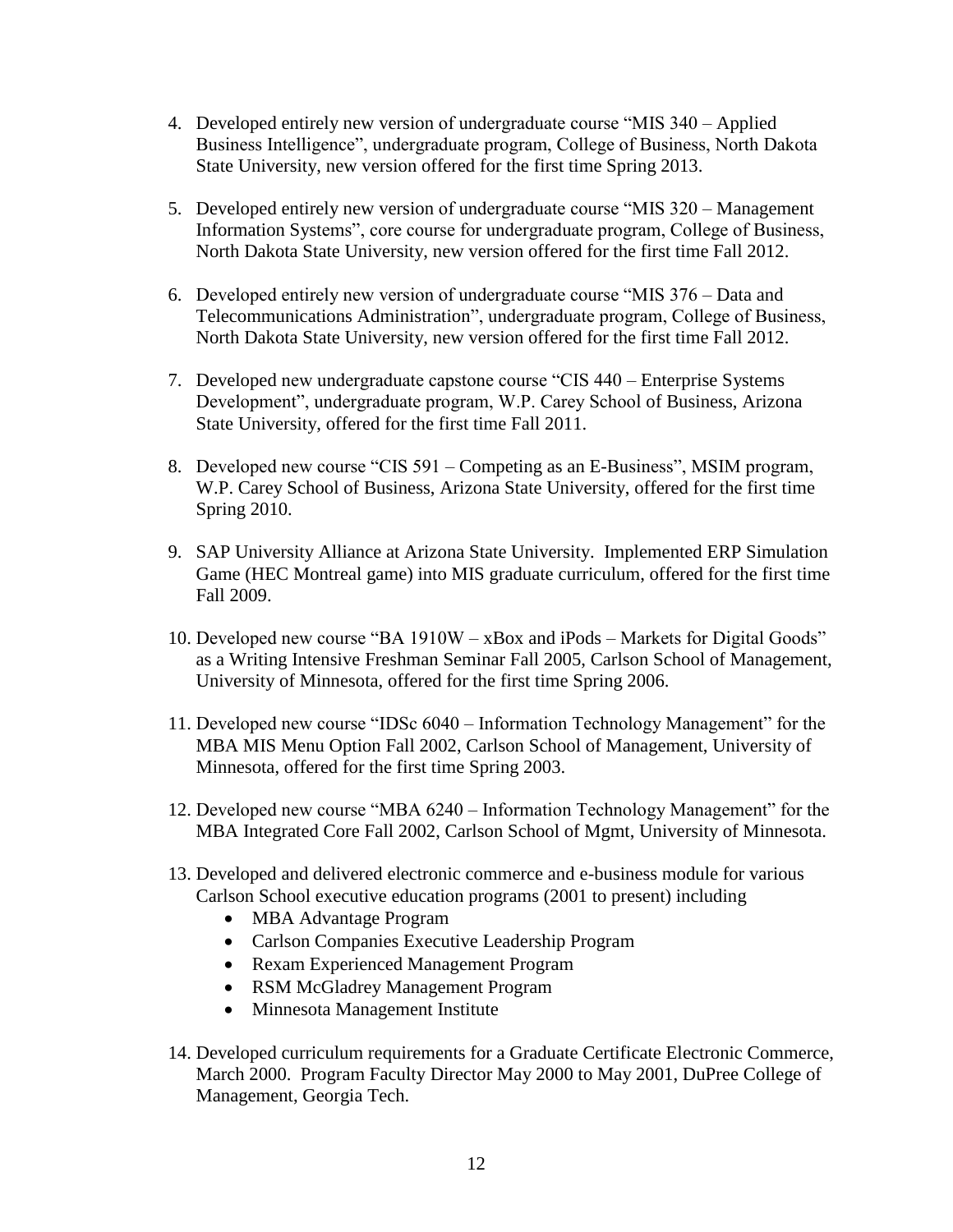- 15. Developed executive education program on "Strategies for E-Business," a 30-hour certificate. Program Faculty Director April 2000 to June 2001, DuPree College of Management, Georgia Tech.
- 16. Developed and delivered electronic commerce and e-business module for various Georgia Tech executive education programs (1997 to 2001) including
	- Program for Technical Managers
	- Information Technology Management Partnership
	- Resident Information Technology Management Partnership Executive MS in the Management of Technology degree program Executive Masters in International Logistics
	- Strategies for E-Business
	- Mid-Management Program
	- New Technology Ventures
- 17. Developed new undergraduate course "Electronic Commerce," DuPree College of Management, 08/ 99.
- 18. Developed new Ph.D. course "Seminar on Economics of Information Systems," DuPree College of Management, 01/99.
- 19. Developed new graduate course "Electronic Commerce" with particular focus on the strategic uses of e-commerce and e-business, DuPree College of Management, 3/96 to 5/01.

# **SERVICE**

- 1. Director and Founder of the Center for Enterprise Business Analytics at the NDSU College of Business, March 2018 to present.
- 2. Chair/Organizer for a mini-track on "IoT: Providing Services Using Smart Devices, Wearables, and Quantified Self" for the *Fifty-Second Annual Hawaii International Conference on System Sciences*, 2019, March 2018 to January 2019.
- 3. Chair/Organizer for a mini-track on "Business Value of Smart Devices on the IoT" for the *Fifty-Second Annual Hawaii International Conference on System Sciences*, 2019, March 2018 to January 2019.
- 4. Served as chair of the MIS Faculty Search Committee, Accounting, Finance and Information Systems Department, College of Business, North Dakota State University, September 2017 to May 2018.
- 5. Member of the NDSU College of Business MBA Committee, September 2016 to present.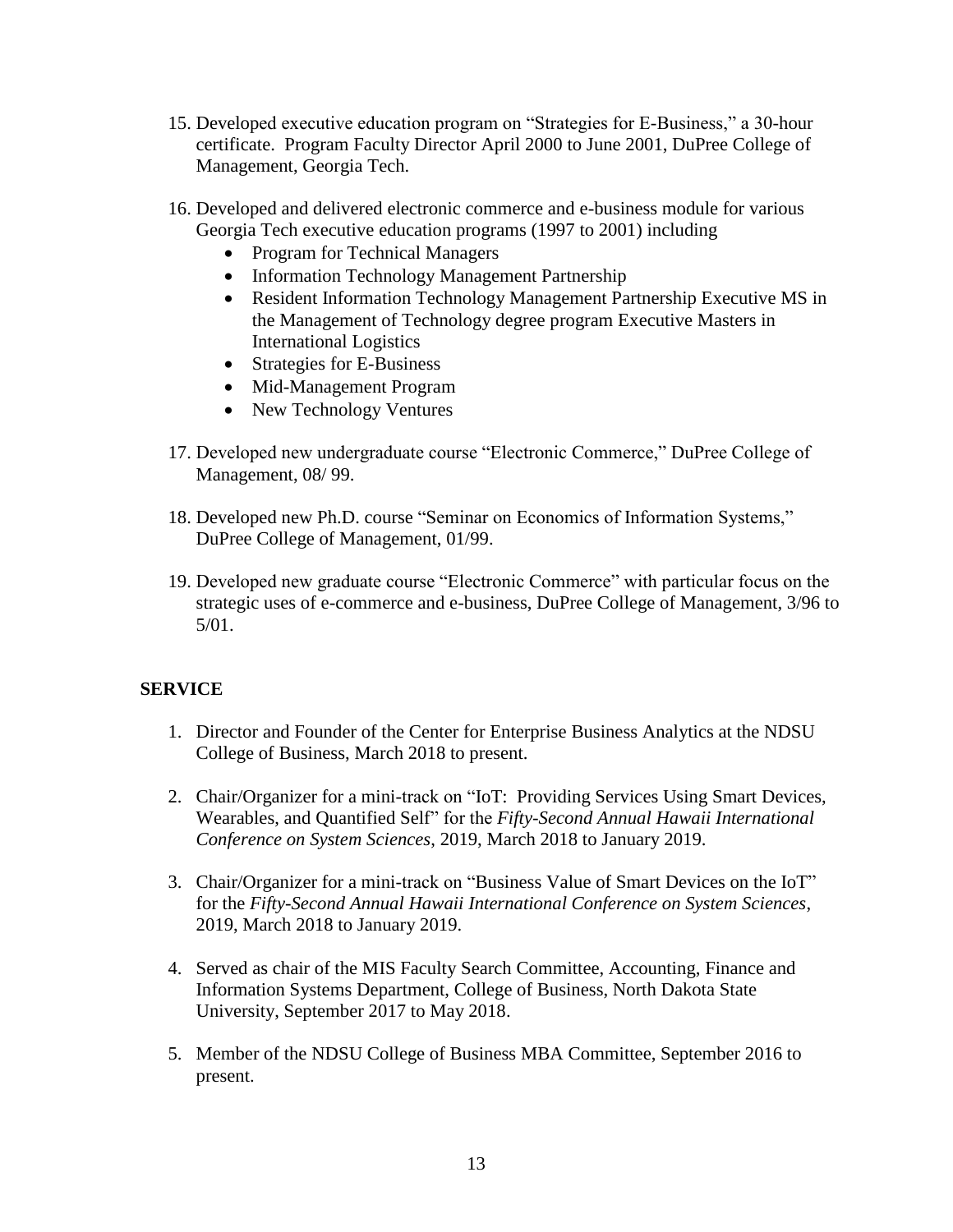- 6. Member of the NDSU College of Business AFIS Research Committee, October 2016 to May 2018.
- 7. Member of the NDSU College of Business ad hoc Entrepreneurship Committee, September 2016 to May 2017.
- 8. Chair/Organizer for a mini-track on "Internet of Things: Providing Services Using Smart Devices, Wearables, and Quantified Self" for the *Fiftieth Annual Hawaii International Conference on System Sciences*, 2017, March 2016 to January 2017.
- 9. Member of the NDSU College of Business Student Progress Committee, September 2015 to present.
- 10. Member of NDSU faculty senate standing committee Technology and Instructional Services Committee, September 2012 until present. Chair of the committee September 2015 to May 2016, September 2017 to May 2018, and September 2018 to present.
- 11. Served on the Microsoft Dynamics Academic Alliance advisory board, January 2015 to present. Member of the DynAA curriculum sub-committee, September 2015 to May 2016.
- 12. Chair/Organizer for a mini-track on "Business Value of the Internet of Things" for the *Forty-Ninth Annual Hawaii International Conference on System Sciences*, 2016.
- 13. Served as chair of the MIS Faculty Search Committee, Accounting, Finance and Information Systems Department, College of Business, North Dakota State University, September 2014 to March 2015.
- 14. Served as member of the College of Business Dean Search Committee, College of Business, North Dakota State University, May 2014 to May 2015.
- 15. Chair/Organizer for a mini-track on "The Internet of Things and Big Data Analytics" for the *Forty-Eighth Annual Hawaii International Conference on System Sciences*, 2015.
- 16. Co-editor for Special Issue on "Big Data and Business Analytics Adoption and Use: A Step Toward Transforming Operations and Production Management?" *International Journal of Operations & Production Management*, March 2014 to 2016.
- 17. MIS Club advisor, College of Business, North Dakota State University, August 2012 to present.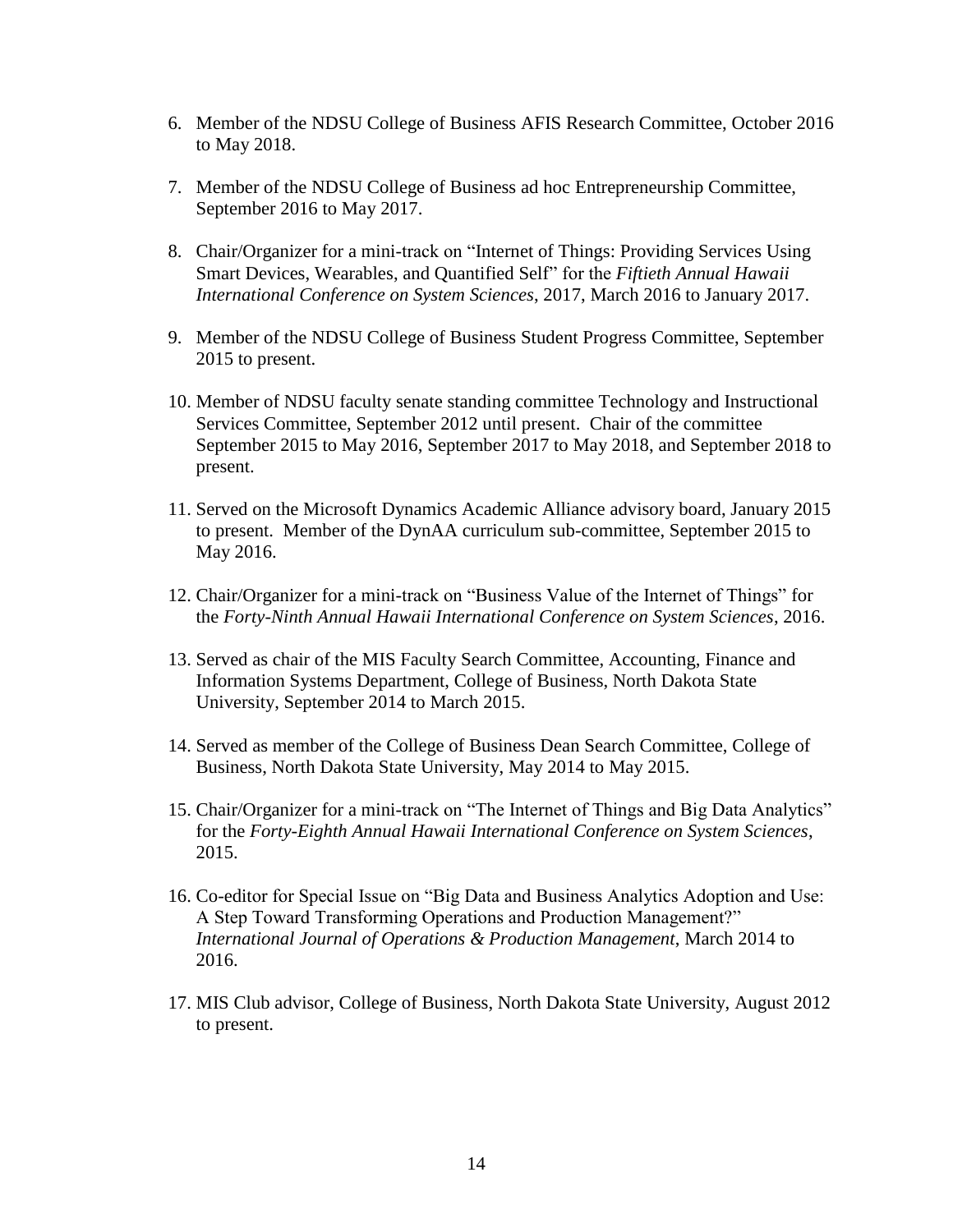- 18. Served as chair of the CIS Undergraduate Committee, Information Systems Department, W.P. Carey School of Business, Arizona State University, August 2011 to May 2012.
- 19. Served as chair for the Research Track session "Electronic Markets and Structure," at the 2011 International Conference on Electronic Commerce, Liverpool, UK, August 4, 2011.
- 20. Masters Committee Team, Information Systems Department, W.P. Carey School of Business, Arizona State University, August 2009 to May 2011.
- 21. Co-Editor of a Special Issue of *Electronic Commerce Research and Applications* on "Poverty, Technology and Microfinance," November 2009 to April 2012.
- 22. International Conference on Information Systems 2009 Program Committee member, March 2009 to December 2009.
- 23. Panel judge for RFID Journal LIVE! awards, 2007 2012.
- 24. Chair/Organizer for a mini-track on "Implementation and Usage of Radio Frequency Identification (RFID)," for the *Thirty-Ninth* through *Forty-Fifth Annual Hawaii International Conference on System Sciences*, 2006 - 2012.
- 25. Chair/Organizer for a mini-track on "Managing the Adoption and Usage of Radio Frequency Identification (RFID)," for the INFORMS Annual Conference, San Francisco, CA, November 2005, April 2005 to November 2005.
- 26. Co-Editor of a Special Issue of the *International Journal of Production Economics* on "RFID: Technology, Applications, and Impact on Business Operations," July 2005 to January 2008.
- 27. Co-Editor of two Special Sections in the *Journal of the Association for Information Systems* on the "Digital Divide", published in JAIS December 2005 and January 2006, September 2004 to December 2005.
- 28. Project Leader for the RFID Project, MIS Research Center, Carlson School of Management, University of Minnesota, September 2004 to June 2008.
- 29. Co-Chair of the Symposium on the Digital Divide entitled "The Impact of the Digital Divide on Management and Policy: Determinants and Implications of Unequal Access to Information Technology," held at the Carlson School of Management, University of Minnesota, August 27-28, 2004.
- 30. MBA Marketing Portfolio Advising Team, Carlson School of Management, University of Minnesota, January 2004 to May 2006.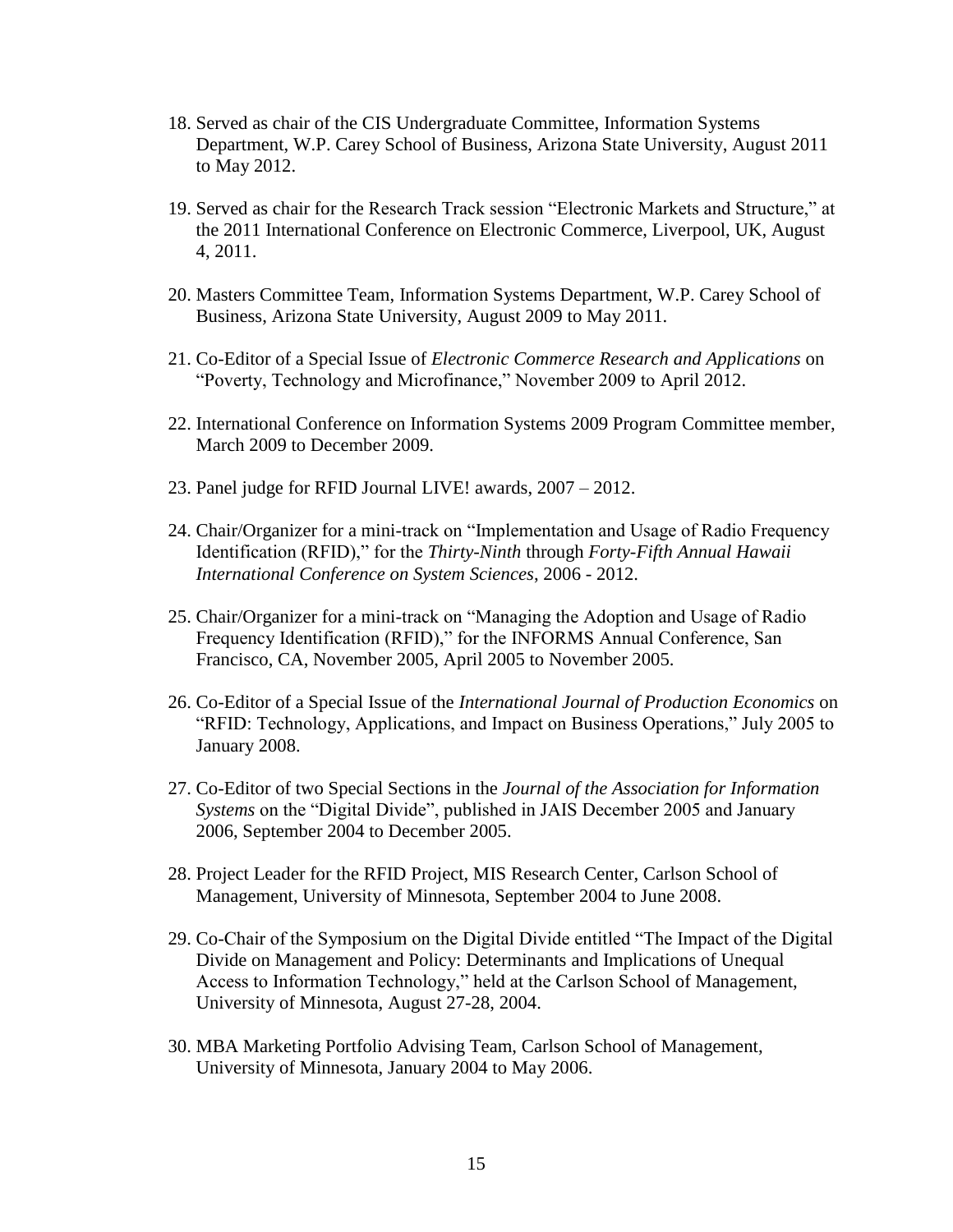- 31. Chair IS MBA Curriculum Committee charged to evaluate all IDSc MBA elective courses for curriculum revision and innovation, September 2003 to May 2004.
- 32. Chair/Organizer of the IDSC Friday Research Workshop, June 2003 to December 2006.
- 33. MBA IST Portfolio Advising Team, Carlson School of Management, University of Minnesota, August 2003 to May 2004.
- 34. Served as session chair and discussant at the Workshop on Information Systems and Economics, Barcelona, Spain, December 2002.
- 35. MBA MIS Concentration Advisor, Carlson School of Management, University of Minnesota, August 2002 to May 2006.
- 36. Co-Chair of the Doctoral Student Symposium on E-Commerce Research, 6<sup>th</sup> Annual UM Electronic Commerce Conference, April 10, 2002.
- 37. International Conference on Information Systems 2002 Program Committee member, March 2002 to December 2002.
- 38. Served as chair for the Theme Related Research Track session "The Virtual Environment," at the 2001 International Conference on Information Systems, New Orleans, LA., December 19, 2001.
- 39. International Conference on Information Systems 2001 Program Committee member, March 2001 to December 2001.
- 40. Associate Director of the iXL Center for Electronic Commerce, DuPree College of Management, Summer 1999 to Spring 2000. Responsible for developing educational initiatives.
- 41. Served as discussant for the Research Paper session at the 2000 International Conference on Information Systems, Brisbane, Australia, December 12, 2000.
- 42. International Conference on Information Systems 2000 Program Committee member, May 2000 to December 2000.
- 43. Associate Director of the iXL Center for Electronic Commerce, DuPree College of Management, Summer 1999 to Spring 2000. Responsible for developing educational initiatives.
- 44. Co-Chair (with S. Narasimhan) of the Electronic Commerce Task Force, DuPree College of Management, Summer 1998 to Spring 1999.